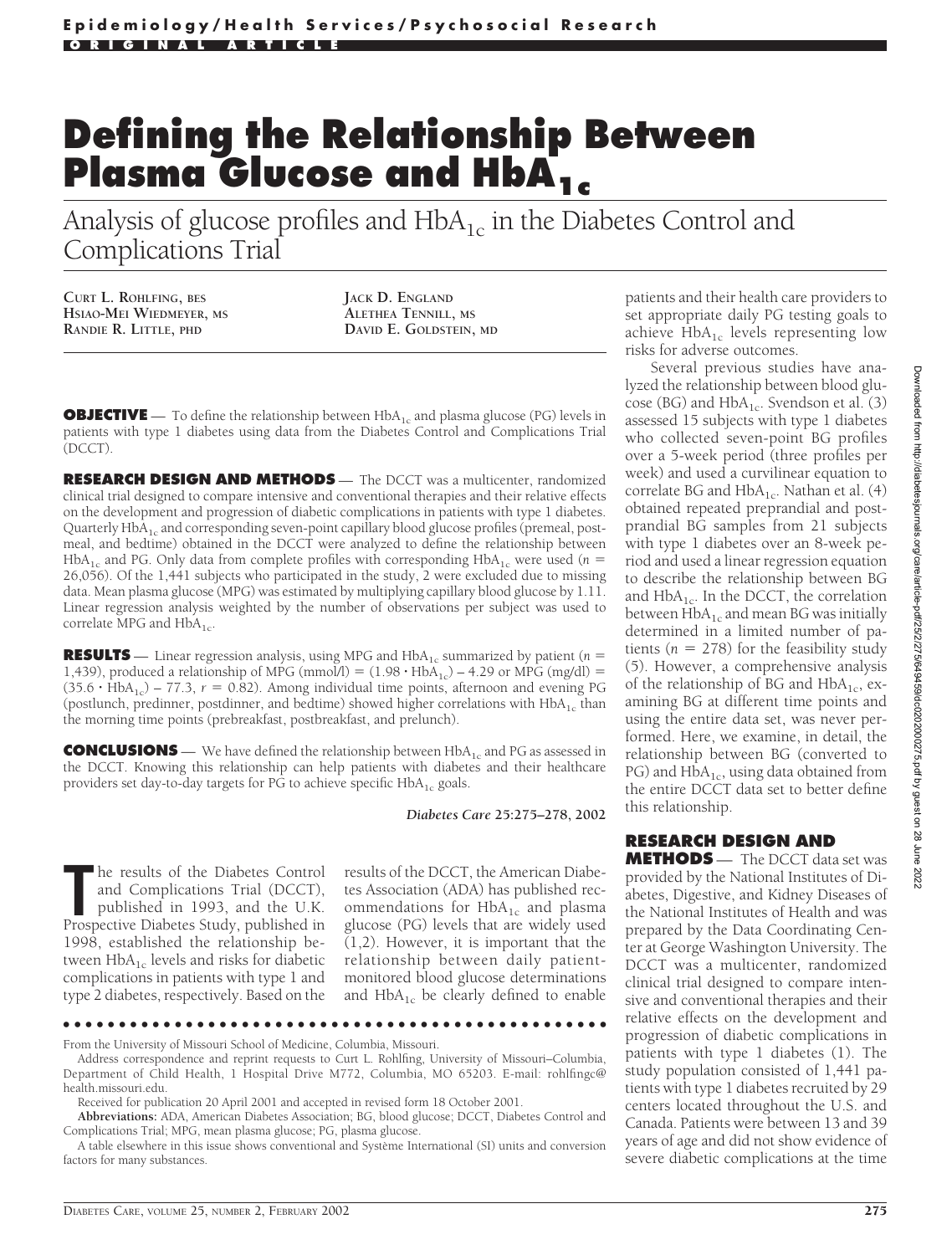of admission into the study. Intensive therapy consisted of three or more insulin injections daily or use of an insulin pump with the intent of achieving BG values as close to the normal range as possible. Conventional therapy consisted of one or two insulin injections per day. Mean duration of participation was 6.5 years (range 3–9 years).

Quarterly  $HbA_{1c}$  measurements ( $n =$ 37,058) and corresponding BG profiles were obtained from 1,441 subjects. After exclusions due to incomplete profiles, there were  $26,056$  HbA<sub>1c</sub> values with corresponding seven-point profiles from 1,439 subjects (an average of 18  $HbA_{1c}$ values and corresponding profiles per patient).

For the seven-point BG profiles, capillary blood hemolysates were collected before meals, 90 min after meals, and at bedtime by patients in the home (6). BG was measured in a central laboratory using a hexokinase enzymatic method (7). Blood for  $HbA_{1c}$  analysis was collected by venipuncture.  $HbA_{1c}$  was measured in a central laboratory using an ion-exchange high-performance liquid chromatography method (8,9).

Statistical analysis was performed using SAS and SPSS (Chicago, IL). Mean BG was determined using area-under-thecurve analysis (10). For each profile, the seven time points were connected by straight lines over time for a 24-h period, and then the trapezoidal areas under each curve were determined, added together, and divided by time. A constant BG level between bedtime and the following morning was assumed. Mean plasma glucose (MPG) was estimated by adding 11% to mean BG estimates (11). Mean MPG and  $HbA_{1c}$  were calculated for each subject and used to perform least-squares linear regression analysis. Due to variation in the number of observations per subject, the regression analysis was weighted to account for this. The relationships between individual PG time points and  $HbA_{1c}$  were also examined.

**RESULTS** — The results of linear regression analysis are summarized in Fig. 1. The Pearson correlation coefficient (*r*) was 0.82; change in MPG per increase of 1% HbA1c was 1.98 mmol/l (35.6 mg/dl). The 95% prediction interval for a subject with 18 observations (the average number of profiles per patient in this study) was  $\pm$ 3.81 mmol/l (69 mg/dl) at levels of



**Figure 1—***MPG versus HbA<sub>1c</sub>:*  $n = 1,439$ ;  $r = 0.82$ ; *PG* (*mmol/l*) =  $(1.98 \cdot HbA_{1c}) - 4.29$ . The *dashed line indicates the regression line.*

6–9%  $HbA_{1c}$ . Within-subject (intraindividual) variation in  $HbA_{1c}$  was much lower than for seven-point PG (mean intraindividual coefficient of variation 9.7 vs. 29.8%, respectively).

MPG at increasing levels of  $HbA_{1c}$  is shown in Table 1. Along with regressionestimated MPG, the table shows approximate MPG based on increments of 2 mmol/l or 35 mg/dl per 1% change in

**Table 1—***MPG as estimated from the regression line and approximate MPG (based on MPG change of 35 mg/dl or 2 mmol/l per 1% change in HbA1c) at different HbA1c levels*

| $HbA_{1c}$<br>$(\% )$ | Regression-<br>estimated<br><b>MPG</b> |       | Approximate<br>MPG for clinical<br>use |       |
|-----------------------|----------------------------------------|-------|----------------------------------------|-------|
|                       | mmol/l                                 | mg/dl | mmol/l                                 | mg/dl |
| 4                     | 3.6                                    | 65    | 3.5                                    | 65    |
| 5                     | 5.6                                    | 101   | 5.5                                    | 100   |
| 6                     | 7.6                                    | 137   | 7.5                                    | 135   |
| 7                     | 9.6                                    | 172   | 9.5                                    | 170   |
| 8                     | 11.5                                   | 208   | 11.5                                   | 205   |
| 9                     | 13.5                                   | 244   | 13.5                                   | 240   |
| 10                    | 15.5                                   | 279   | 15.5                                   | 275   |
| 11                    | 17.5                                   | 315   | 17.5                                   | 310   |
| 12                    | 19.5                                   | 350   | 19.5                                   | 345   |

 $HbA_{1c}$  to facilitate clinical interpretation and use of these data.

Results of regression analyses correlating  $HbA_{1c}$  with individual premeal and postmeal PG are summarized in Figs. 2 and 3. All individual time points showed lower correlations than the seven-point profiles. Prelunch and earlier PG time points showed lower correlations with  $HbA_{1c}$  than postlunch and later PG time points.

**CONCLUSIONS** — The increasing use of  $HbA_{1c}$  to monitor long-term glycemic control in diabetic patients is largely the result of data from the DCCT and the U.K. Prospective Diabetes Study showing that  $HbA_{1c}$  is strongly correlated with adverse outcome risks. For patients and health care providers, a clear understanding of the relationship between PG and  $HbA<sub>1c</sub>$  is necessary for setting appropriate day-to-day PG testing goals with the expectation of achieving specific  $HbA_{1c}$ targets.

The relationship between  $HbA_{1c}$  and PG is complex. Many studies have shown that  $HbA_{1c}$  is an index of MPG over the preceding weeks to months. Erythrocyte life span averages  $\sim$  120 days. The level of  $HbA_{1c}$  at any point in time is contributed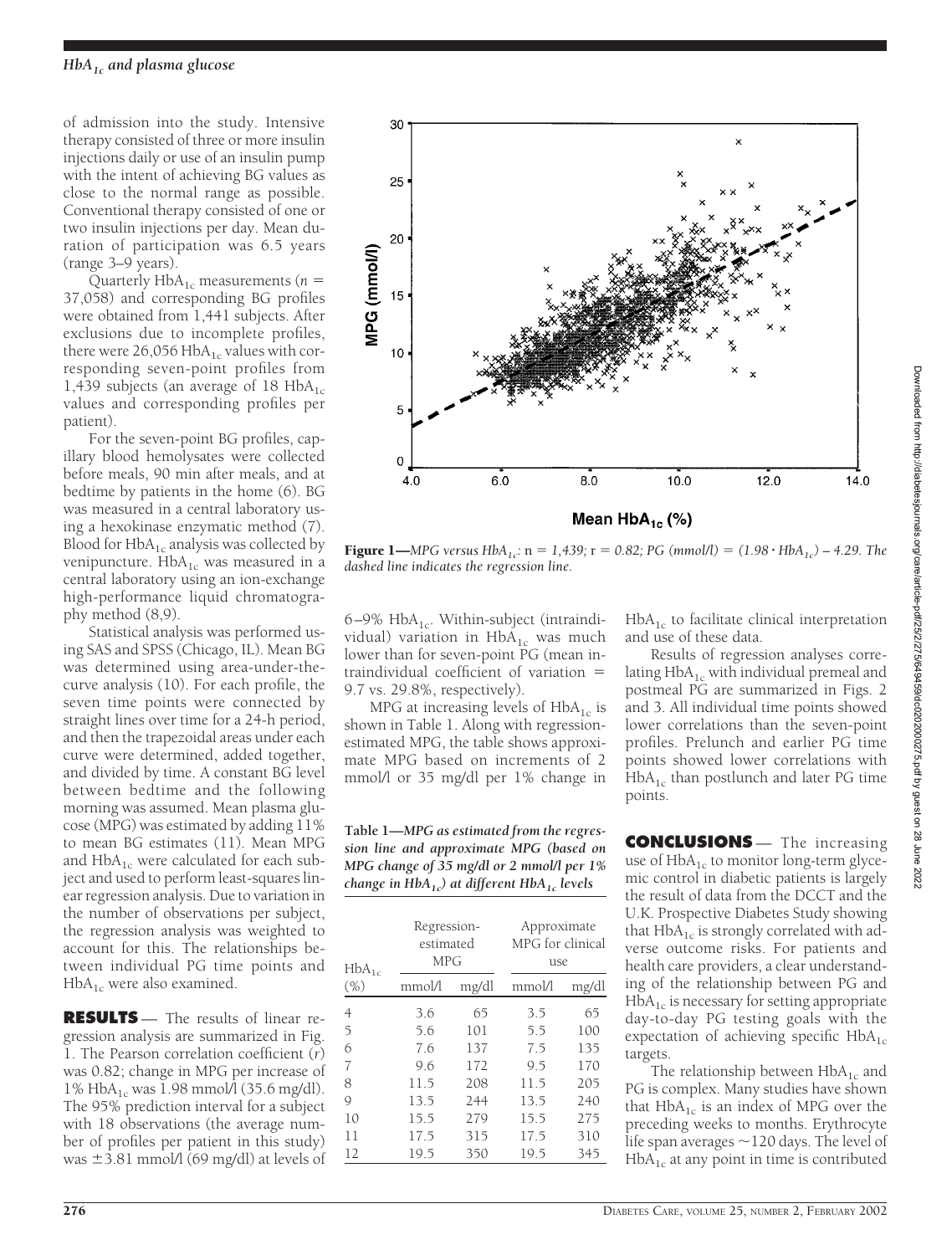

Figure 2—*Premeal MPG and* r *at different testing times. — —, Prebreakfast; -----, prelunch; —-—, predinner; ——, seven-point.*

to by all circulating erythrocytes, from the oldest (120 days old) to the youngest. However, recent PG levels (i.e., 3– 4 weeks earlier) contribute considerably more to the level of  $HbA_{1c}$  than do long-

past PG levels (i.e., 3–4 months earlier). Therefore,  $HbA_{1c}$  is a "weighted" average of BG levels during the preceding 120 days; PG levels in the preceding 30 days contribute  $\sim$  50% to the final result, and



Figure 3— *Postmeal MPG and* r *at different testing times. — —, Postbreakfast; -----, Postlunch; —-—, postdinner; —--—, bedtime; ——, seven-point.*

PG levels from 90–120 days earlier contribute only  $\sim$  10% (12,13). This explains why the level of  $HbA_{1c}$  can increase or decrease relatively quickly with large changes in PG; it does not take 120 days to detect a clinically meaningful change in  $HbA_{1c}$  after a change in MPG.

Another factor that complicates efforts to describe an accurate and precise relationship between PG and  $HbA_{1c}$  is that, for practical reasons, previous studies and our present study have attempted to define this relationship using a limited number of PG levels measured over a limited time period (in this case, 1 day every 3 months) to estimate  $HbA_{1c}$ . Short-term PG levels can fluctuate markedly, particularly in patients with type 1 diabetes; this can result in significant discrepancies when attempting to estimate  $HbA_{1c}$  based on a single PG measurement or even a series of measurements on a single day. In this study, the time between sampling also contributes to intraindividual variation, especially for PG. However, we have achieved greater certainty in our estimates of the relationship between PG and  $HbA_{1c}$ than was possible in previous studies by using a considerably larger number of patients and observations obtained over a longer period of time. The resulting strong correlation suggests that, although a single PG measurement or a single daily profile may not reliably predict  $HbA_{1c}$ , PG levels measured over time can provide a reasonably accurate estimation of  $HbA_{1c}$ .

Several studies have suggested that, although intraindividual variation in  $HbA_{1c}$  is minimal, there is evidence of wide fluctuations in  $HbA_{1c}$  between individuals that are unrelated to glycemic status, suggesting that there are "low glycators" and "high glycators" (14–16). However, a recent study showed that when multiple observations per patient are used to minimize the effects of assay variation, the interindividual range of  $HbA_{1c}$  results in nondiabetic individuals is actually quite narrow,  $\langle 1\% \text{ HbA}_{1c} \rangle$ (17). Therefore, for any individual patient, a consistent discrepancy between patient-monitored PG determinations and estimated  $HbA_{1c}$  should be investigated; there may be other factors causing this discrepancy, such as improper meter use, laboratory error, a physical condition that alters red cell life span, or a variant hemoglobin interfering with the  $HbA_{1c}$ assay method. With the advent of new